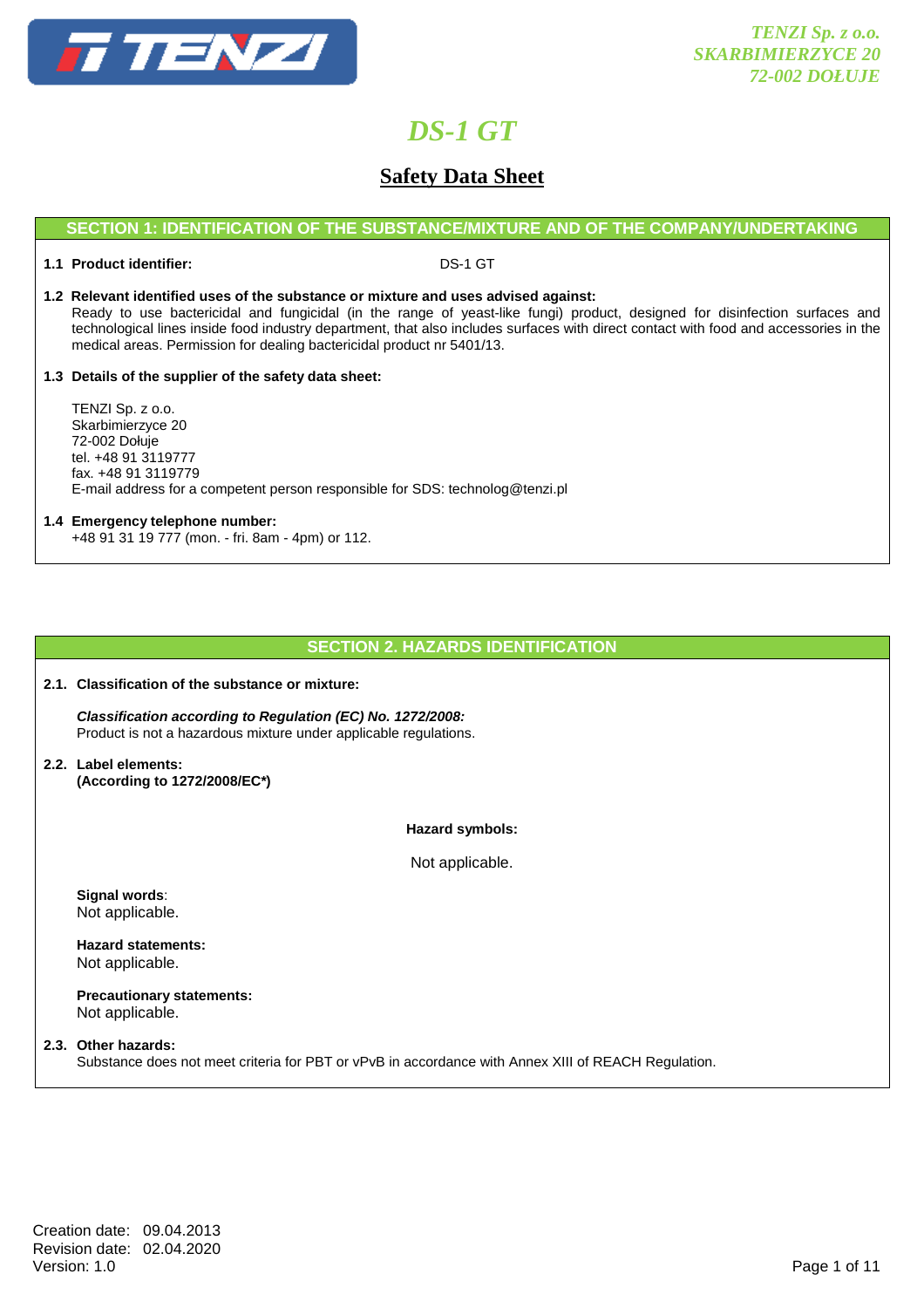

# **Safety Data Sheet**

|                                                                                                       |                                                                                             | <b>SECTION 3. COMPOSITION / INFORMATION ON INGREDIENTS</b>                                                             |               |  |
|-------------------------------------------------------------------------------------------------------|---------------------------------------------------------------------------------------------|------------------------------------------------------------------------------------------------------------------------|---------------|--|
| 3.1. Substances:<br>Not applicable.                                                                   |                                                                                             |                                                                                                                        |               |  |
| 3.2. Mixtures:                                                                                        | Composition (according to: 648/2004/EC):                                                    |                                                                                                                        |               |  |
| $- < 5\%$<br>$- < 5\%$                                                                                | cationic surfactants<br>alcohols                                                            |                                                                                                                        |               |  |
|                                                                                                       | <b>Identification</b>                                                                       | <b>Hazardous ingredient/classification</b>                                                                             | Concentration |  |
| CAS:<br>WE:                                                                                           | 67-63-0<br>200-661-7                                                                        | Isopropanol                                                                                                            |               |  |
| Index:<br>Registration:                                                                               | 603-117-00-0<br>01-2119457558-25-XXXX                                                       | Flam Liq. 2 H225, Eye Irrit. 2 H319, STOT SE 3 H336                                                                    | $< 5\%$       |  |
| CAS:<br>68424-85-1<br>WE:<br>270-325-2<br>Index:<br>Not applicable<br>Not applicable<br>Registration: | Alkyl (C12-16) dimethyl benzyl ammonium chloride<br>(ADBAC/BKC (C12-16)) (active substance) |                                                                                                                        |               |  |
|                                                                                                       | Acute Tox. 4 H302, Skin Corr. 1 B H314, Aquatic Acute 1 H400                                | < 0.16%                                                                                                                |               |  |
| CAS:<br>7173-51-5<br>WE:<br>230-525-2                                                                 |                                                                                             | Didecyl dimethyl ammonium chloride<br>(DDAC) (active substance)                                                        |               |  |
| Index:<br>Registration:                                                                               | Not applicable<br>01-2119945987-15-XXXX                                                     | Acute Tox. 3 H301, Skin Corr. 1 B H314, Aquatic Acute 1 H400                                                           | < 0.16%       |  |
| CAS:<br>85409-23-0<br>WE:<br>287-090-7<br>Not applicable<br>Index:<br>Registration:<br>Not applicable |                                                                                             | C <sub>12</sub> -C <sub>14</sub> -Alkyl(ethylbenzyl)dimethylammonium chloride (ADEBAC<br>(C12-C14)) (active substance) |               |  |
|                                                                                                       |                                                                                             | Acute Tox. 4 H302, Skin Corr. 1 B H314, Aquatic Acute 1 H400                                                           | < 0.16%       |  |

The full texts of H symbols and phrases are in section 16.

# **SECTION 4. FIRST AID MEASURES**

### **4.1. Description of first aid measures:**

### **Inhalation**:

In case of inhalation poisoning symptoms (cough, dyspnea, dizziness) move the injured to fresh air. In case of some alarming symptoms, get medical attention.

### **Skin contact:**

If product comes in contact with the skin, immediately remove all contaminated clothing and flush exposed area with large amounts of water. In case of skin burns or changes, get medical attention.

### **Eye contact:**

Flush eyes with running water (at least 15 minutes) while keeping eyelids open. Get medical attention.

# **Ingestion:**

DO NOT induce vomiting. Give lots of water to drink. DO NOT give any neutralizing agents. Immediately contact a doctor and show this MSDS or label.

Creation date: 09.04.2013 Revision date: 02.04.2020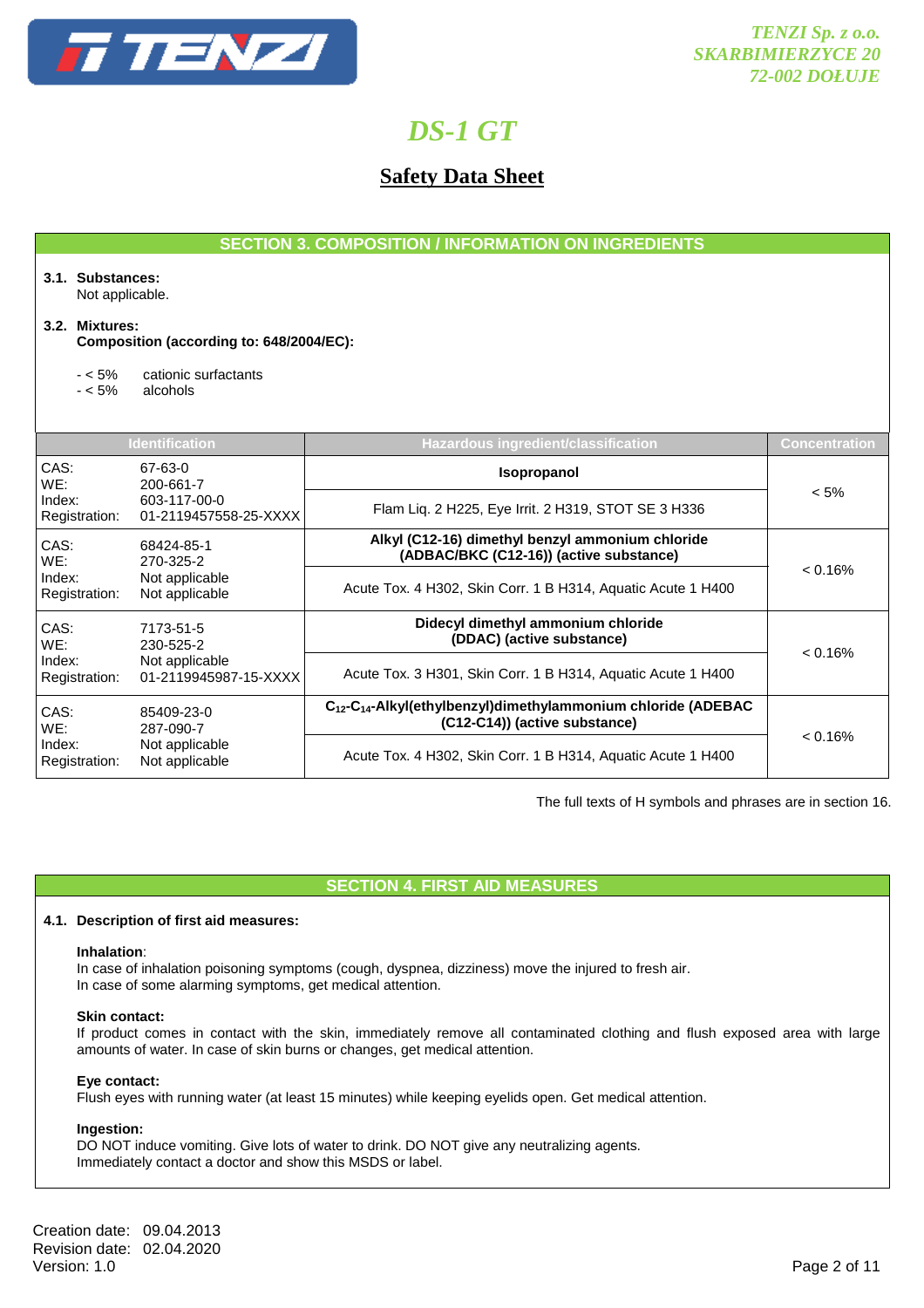

# **Safety Data Sheet**

### **4.2. Most important symptoms and effects, both acute and delayed:**

#### **Inhalation**:

After long-time exposure without proper ventilation, it may cause dizziness, drowsiness and irritation of the upper respiratory tract.

### **Skin:**

May cause skin irritation to allergic people.

### **Eyes**:

May be irritant to eyes.

### **Ingestion**:

May cause irritation of the mucous membrane.

### **4.3. Indication of any immediate medical attention and special treatment needed:**

#### Get medical attention.

Fresh water and eye-wash preparations must be available on the worksite.

## **SECTION 5. FIREFIGHTING MEASURES**

### **5.1. Extinguishing media:**

#### **Suitable extinguishing media:**  Atomized water, extinguishing powder and water mist.

### **Unsuitable extinguishing media:**

There are not any known extinguishing media that you shouldn't use.

#### **5.2. Special hazards arising from the substance or mixture:**  Product is non-flammable.

### **5.3. Advice for firefighters:**

 Firefighters should wear self-contained breathing apparatus and full protective clothing. In case of fire, warn the people nearby and evacuate unprotected and untrained personnel from hazard area. Notify relevant emergency services. If possible, remove the containers away from the influence of fire and high temperature. Water may be used to keep fire-exposed containers cool until fire is out. The after burning residues should be removed

## **SECTION 6. ACCIDENTAL RELEASE MEASURES**

### **6.1. Personal precautions, protective equipment and emergency procedures:**

### **For non-emergency personnel:**

Protective chemical-proof gloves (0.11 mm thick), safety glasses.

#### **For emergency responders:**

Protective clothes, self-contained breathing apparatus, protective chemical-proof gloves (0.11 mm thick), safety glasses.

### **6.2. Environmental precautions:**

Avoid discharge into drains, watercourses or onto the ground.

Creation date: 09.04.2013 Revision date: 02.04.2020 Version: 1.0 Page 3 of 11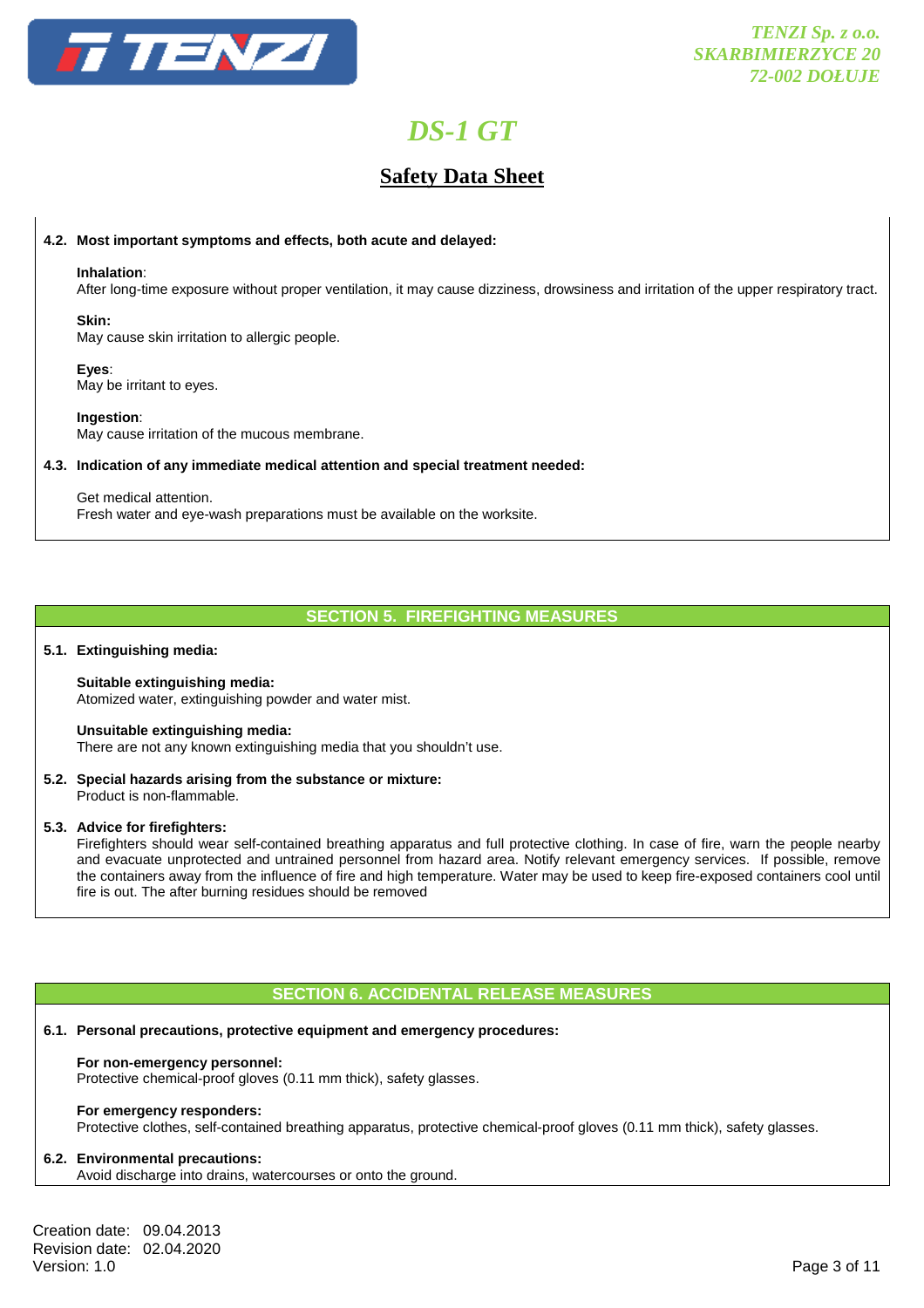

# **Safety Data Sheet**

### **6.3. Methods and material for containment and cleaning up:**

 In case of unexpected release of the substance into the environment, inform appropriate services about the emergency and remove any source of ignition. Prevent spills from entering sewers, surface water or groundwater. If it is possible, confine and contain the spill by closing the flow of the liquid, plug the damaged container and put it into leakproof wrapping. For a larger spill, make a dike around the outside edges of the spill and use absorbent materials (sand, sawdust, minced limestone). Store clean-up materials for disposal as hazardous waste. Decontaminate polluted area with water.

### **6.4. Reference to other sections:**

See section 8 and 13.

### **SECTION 7. HANDLING AND STORAGE**

#### **7.1. Precautions for safe handling:**

 Be careful when working with this product. Use personal protection recommended in section 8 Mix only with water. DO NOT mix with any other chemical substances. People with skin allergy or respiratory system problems should not have contact with this product. Avoid risk – read this instruction sheet carefully before using the product. After usage, keep container tightly closed and keep it away from unauthorized people. Use only adequate ventilation to avoid inhalation poisoning.

### **7.2. Conditions for safe storage, including any incompatibilities:** Store in a tightly closed, original plastic container. Store this product in a dry environment that will be maintained at 5°C - 35°C temperature with a good ventilation system and an easy washable, nonabsorbable alkaline resistant floor. DO NOT expose the product to sunlight and keep away from heat, sparks, flame and source of ignition.

**7.3. Specific end use(s):** 

No data available.

# **SECTION 8. EXPOSURE CONTROLS/ PERSONAL PROTECTION**

## **8.1. Control parameters:**

Please check any national occupational exposure limit values in your country.

**NDS/NDSCh/NDSP values for individual chemical substances (according to SDS or Chemical Safety Report):** 

# **Isopropanol (data for highly concentrated substance):**

| 900 mg/m $3$           |
|------------------------|
| 1200 mg/m <sup>3</sup> |
| not identified.        |
|                        |

**Alkyl (C12-16) dimethyl benzyl ammonium chloride (ADBAC/BKC (C12-16)) (data for highly concentrated substance): NDS, NDSCh, NDSP:** not identified.

 **Didecyl dimethyl ammonium chloride (DDAC) (data for highly concentrated substance): NDS, NDSCh, NDSP:** not identified.

Creation date: 09.04.2013 Revision date: 02.04.2020 Version: 1.0 Page 4 of 11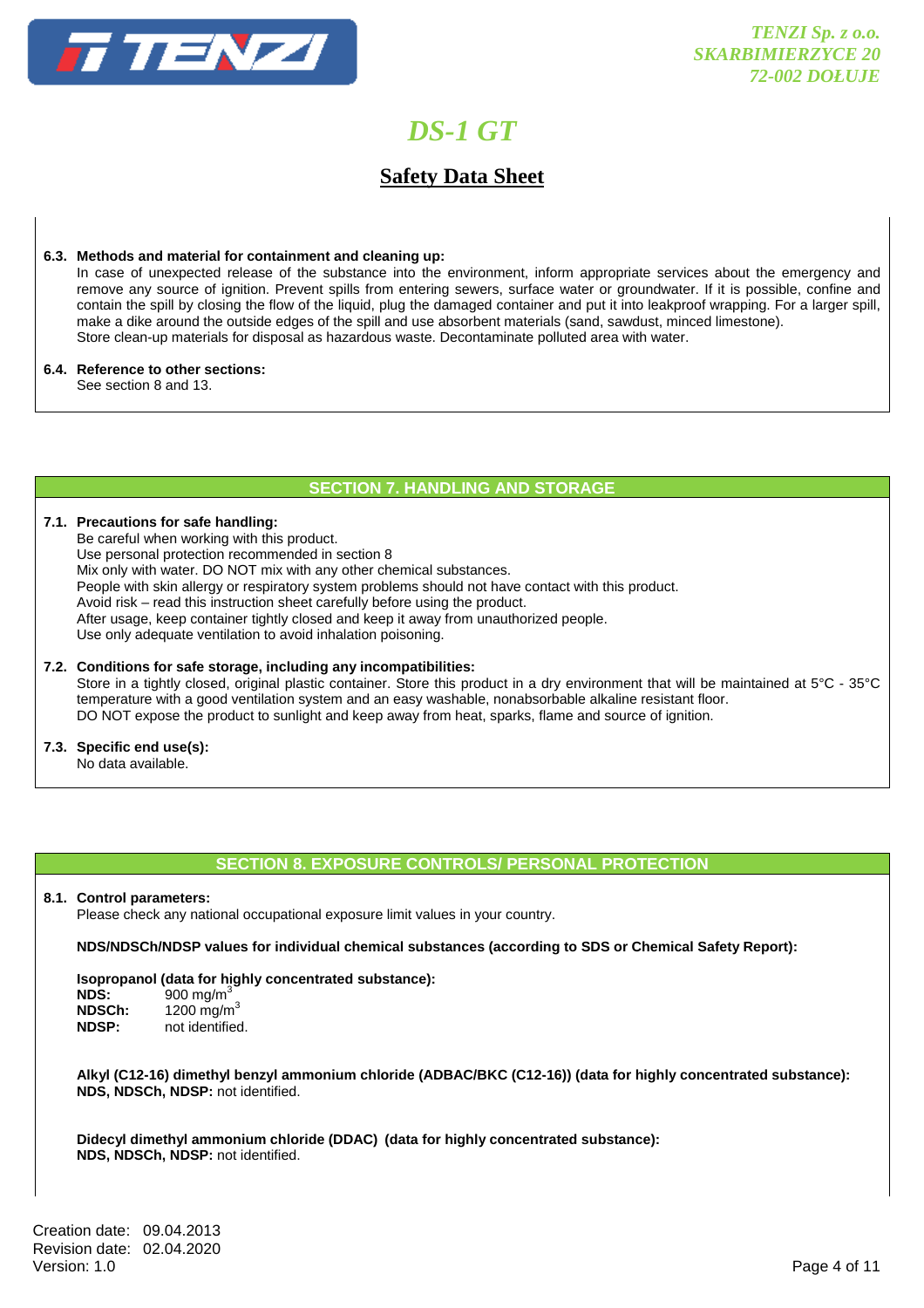

# **Safety Data Sheet**

 **C12-C14-Alkyl(ethylbenzyl)dimethylammonium chloride (ADEBAC (C12-C14)) (data for highly concentrated substance): NDS, NDSCh, NDSP:** not identified.

 **DNEL /PNEC values for individual chemical substances (according to SDS or Chemical Safety Report):** 

### **Isopropanol (data for highly concentrated substance):**

### **DNEL:**

Group: workers, Exposure time: long-term, Exposure route: dermal, Value: 888 mg/kg Group: workers, Exposure time: long-term, Exposure route: inhalation, Value: 500 mg/m<sup>3</sup><br>Group: consumers, Exposure time: long-term, Exposure route: dermal, Value: 319 mg/kg Group: consumers, Exposure time: long-term, Exposure route: dermal, Group: consumers, Exposure time: long-term, Exposure route: inhalation, Value: 89 mg/m<sup>3</sup> Group: consumers, Exposure time: long-term, Exposure route: ingestion, Value: 29 mg/kg

### **PNEC:**

| Aqua (fresh water):     | 140.9 mg/l |
|-------------------------|------------|
| Aqua (marine water):    | 140.9 mg/l |
| Sediment (fresh water): | 552 mg/kg  |
| Soil:                   | 28 mg/kg   |

**Alkyl (C12-16) dimethyl benzyl ammonium chloride (ADBAC/BKC (C12-16)) (data for highly concentrated substance): DNEL, PNEC:** not identified.

 **Didecyl dimethyl ammonium chloride (DDAC) (data for highly concentrated substance): DNEL, PNEC:** not identified.

 **C12-C14-Alkyl(ethylbenzyl)dimethylammonium chloride (ADEBAC (C12-C14)) (data for highly concentrated substance): DNEL, PNEC:** not identified.

**NOTE:** When the concentration of substance is known, personal protective equipment should be chosen based on substance concentration in a workplace, exposure time and operations performed by the employee. In emergency situations, if substance concentration in the workplace is unknown, personal protection of highest class level should be used.

## **8.2. Exposure controls:**

 **RESPIRATORY PROTECTION:**  Not needed.

 **HAND PROTECTION:**  Not needed.

 **EYE/FACE PROTECTION:**  Not needed.

 **SKIN PROTECTION:**  Not needed.

# **SECTION 9: PHYSICAL AND CHEMICAL PROPERTIES**

## **9.1. Information on basic physical and chemical properties:**

Creation date: 09.04.2013 Revision date: 02.04.2020 Version: 1.0 Page 5 of 11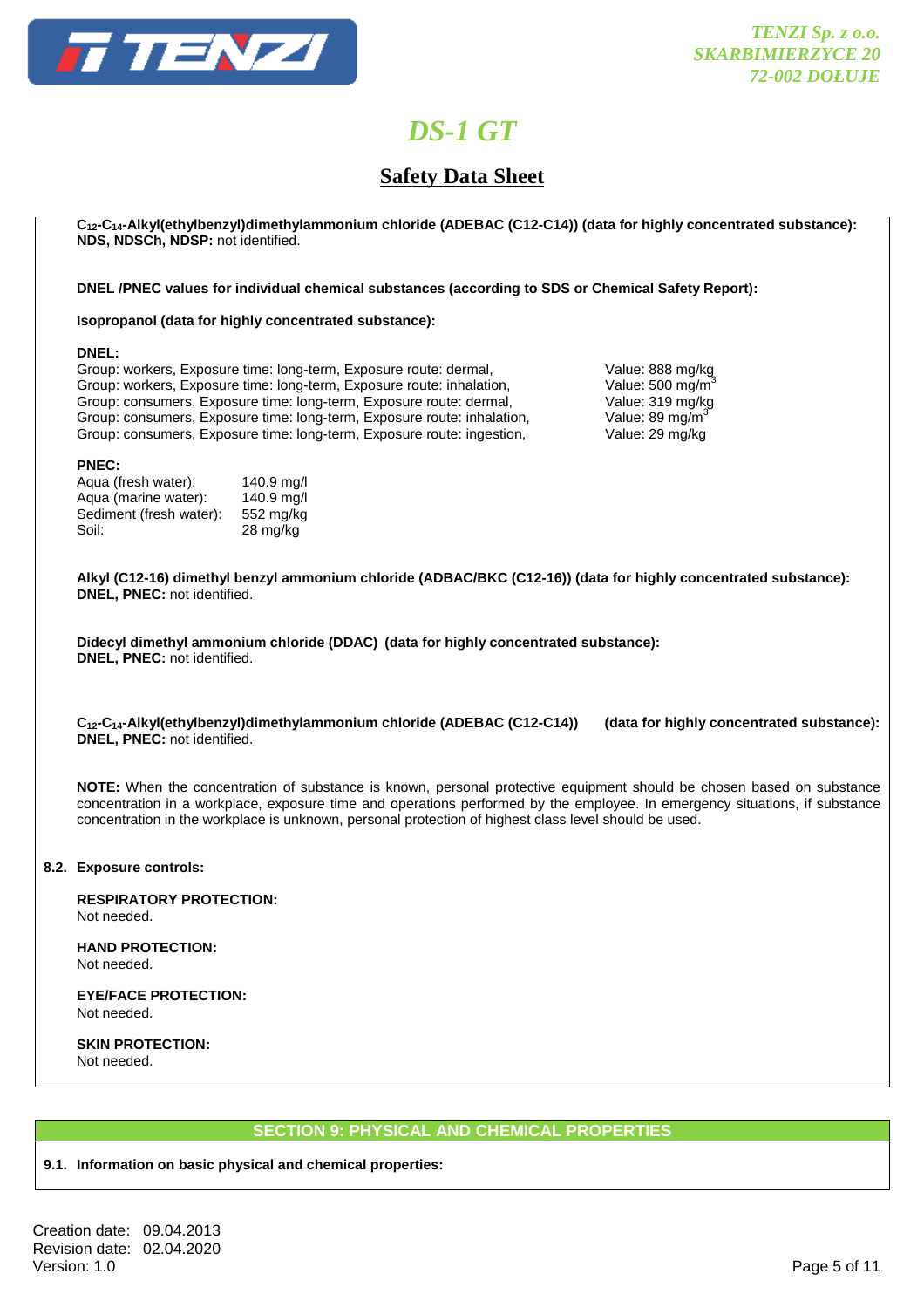

# **Safety Data Sheet**

| Appearance:                           | Colourless liquid                   |
|---------------------------------------|-------------------------------------|
| Odour:                                | Characteristic (alcoholic)          |
| Odour threshold:                      | No data available                   |
| pH:                                   | $7 + 1$                             |
| <b>Melting point:</b>                 | No data available                   |
| <b>Freezing point:</b>                | No data available                   |
| Initial boiling point:                | No data available                   |
| <b>Boiling range:</b>                 | No data available                   |
| Flash point:                          | 78°C                                |
| <b>Evaporation rate:</b>              | No data available                   |
| Flammability (solid, gas):            | No data available                   |
| <b>Upper flammability limit:</b>      | No data available                   |
| Lower flammability limit:             | No data available                   |
| <b>Upper explosive limit:</b>         | No data available                   |
| Lower explosive limit:                | No data available                   |
| Vapour pressure:                      | No data available                   |
| Vapour density:                       | No data available                   |
| <b>Relative density:</b>              | $0.987 \pm 0.020$ g/cm <sup>3</sup> |
|                                       |                                     |
|                                       |                                     |
| Solubility:                           |                                     |
| A) Water:                             | soluble                             |
| <b>B) Organic solvent:</b>            | No data available                   |
|                                       |                                     |
| <b>Partition coefficient N-Octan:</b> | No data available                   |
| <b>Partition coefficient Water:</b>   | No data available                   |
| Auto-ignition temperature:            | No data available                   |
| <b>Decomposition temperature:</b>     | No data available                   |
| <b>Viscosity:</b>                     | No data available                   |
| <b>Explosive properties:</b>          | No data available                   |
| <b>Oxidising properties:</b>          | No data available                   |

### **9.2. Other information:**

**Refractive index:** 4.3% Brix<sup>\*</sup> ± 5%

\*- Degrees Brix is the content of an aqueous solution. One degree Brix is 1 gram of sucrose in 100 grams of solution and represents the strength of the solution as percentage by weight (%w/w).

# **SECTION 10. STABILITY AND REACTIVITY**

### **10.1 Reactivity:**

Non-flammable mixture

### **10.2 Chemical stability:**

Stable under recommended storage conditions (see section 7).

#### **10.3 Possibility of hazardous reactions:** Not applicable.

## **10.4 Conditions to avoid:**

Avoid heavily warmed rooms without ventilation and long-term exposure to sunlight.

#### **10.5 Incompatible materials:** None.

## **10.6 Hazardous decomposition products:**

Creation date: 09.04.2013 Revision date: 02.04.2020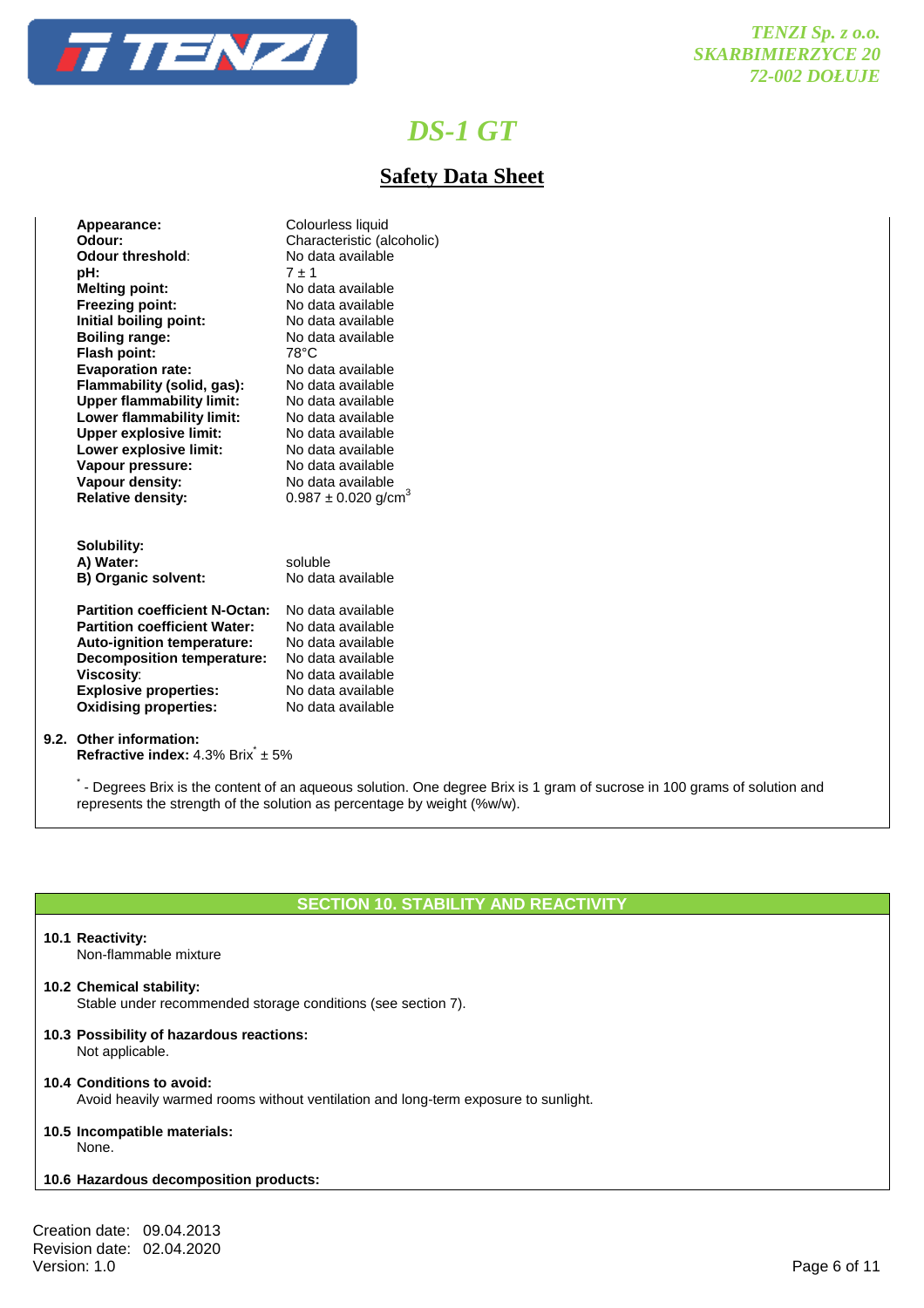

# **Safety Data Sheet**

Under the influence of high temperature, product releases carbon monoxide.

## **SECTION 11. TOXICOLOGICAL INFORMATION**

### **11.1 Information on toxicological effects:**

 **ACUTE TOXICITY: Inhalation:** doesn't cause irritation of the upper respiratory tract. **Skin contact:** may cause skin irritation to allergic people. **Eye contact:** may cause eye irritation.  **Digestive system:** may cause irritation of the mucous membrane after swallowing.

ATEmix = 68616 (acute toxicity, orally)

### **DETAILS OF PARTICULAR COMPONENTS (according to substance's SDS):**

### **Isopropanol (data for highly concentrated substance):**

| <b>LD50:</b> | > 2000 mg/kg | (acute toxicity, orally) |
|--------------|--------------|--------------------------|
| LD50:        | > 2000 mg/kg | (acute toxicity, dermal) |
| <b>LC50:</b> | $>5$ mg/l    |                          |

 Doesn't cause skin irritation. Slight eye irritation. No allergic effects. High density vapours may cause narcotic effects. Negative Ames test. No carcinogenic effects. Doesn't cause any reproductivity problems.

### **Alkyl (C12-16) dimethyl benzyl ammonium chloride (ADBAC/BKC (C12-16)) (data for highly concentrated substance):**

| <b>Acute toxicity:</b> |            |                  |
|------------------------|------------|------------------|
| LD50:                  | 344 mg/kg  | (rat, orally)    |
| LD50:                  | 3340 mg/kg | (rabbit, dermal) |

 Corrosive to skin and eyes (rabbit, DOT) No allergic effects (guinea pig, Buehler test, OECD 406) Negative Ames test (Salmonella typhimurium, OECD 471) Negative deviation of chromosomes test in vitro (human lymphocytes, OECD 473)

### **Didecyl dimethyl ammonium chloride (DDAC) (data for highly concentrated substance):**

| <b>AGULT LOAIGILY.</b> |            |                  |                                 |
|------------------------|------------|------------------|---------------------------------|
| <b>LD50:</b>           | 238 mg/kg  | (rat. orally)    | (OECD 401)                      |
| LD50:                  | 3342 mg/kg | (rabbit, dermal) | (Exposition time: 4h, OECD 404) |

 Corrosive to skin. No allergic effects (guinea pig, Buehler test, US-EPA) Negative Ames test (Salmonella typhimurium, OECD 471) Negative deviation of chromosomes test in vitro (CHO cells) Negative mutagen test (CHO cells) Negative deviation of chromosomes test in vitro (rat, orally, OECD 475)

Creation date: 09.04.2013 Revision date: 02.04.2020 Version: 1.0 Page 7 of 11

 **Acute toxicity:**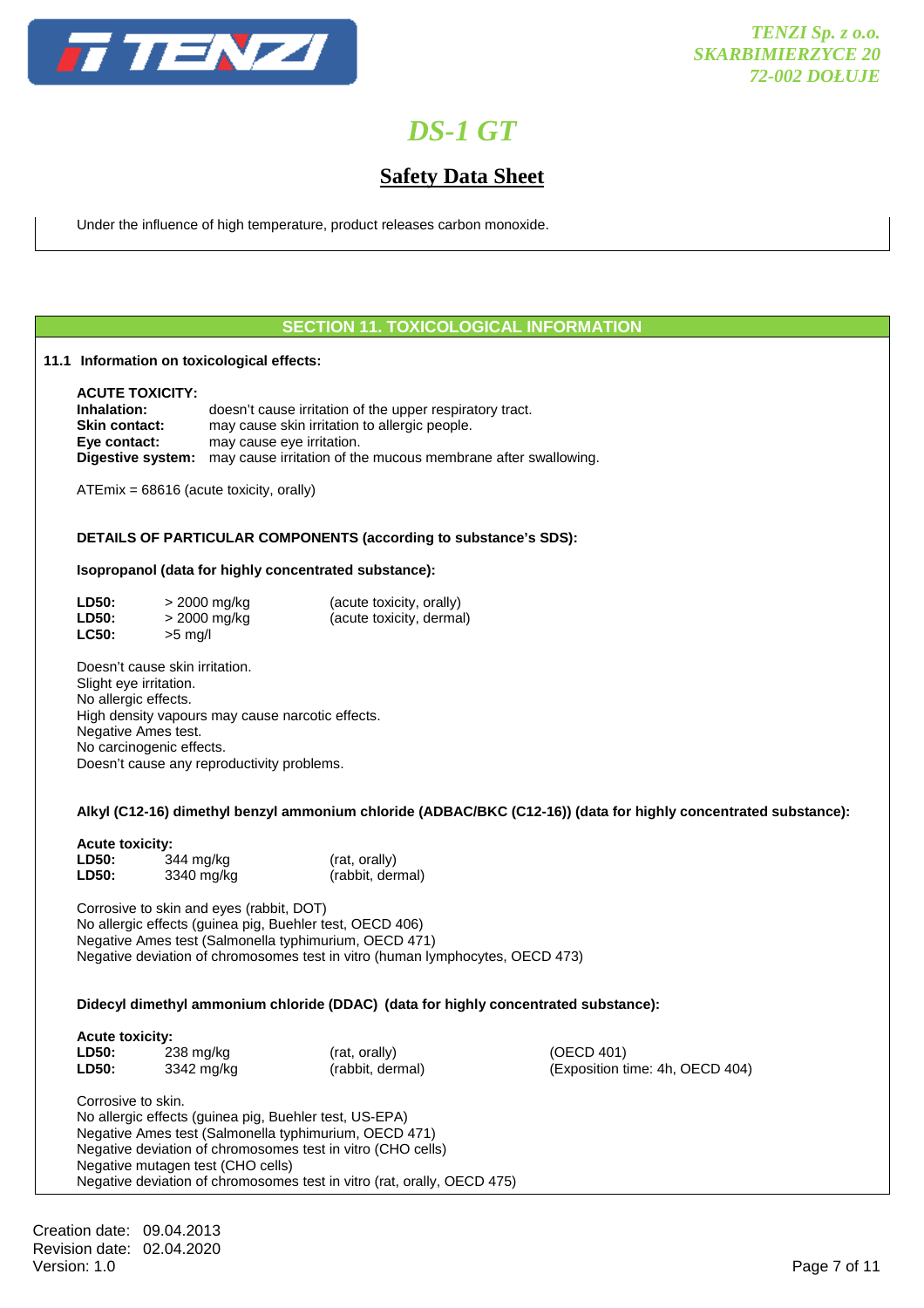

# **Safety Data Sheet**

 **C12-C14-Alkyl(ethylbenzyl)dimethylammonium chloride (ADEBAC (C12-C14)) (data for highly concentrated substance):** No data available.

## **SECTION 12. ECOLOGICAL INFORMATION**

### **12.1. Toxicity:**

**Data for the mixture ingredients:** 

 **Isopropanol (data for highly concentrated substance):** 

| <b>LC50:</b> | $> 100$ mg/l/48h | (fish)    |
|--------------|------------------|-----------|
| <b>EC50:</b> | $> 100$ mg/l/48h | (daphnia) |
| <b>EC50:</b> | $> 100$ mg/l/72h | (algae)   |

 **Alkyl (C12-16) dimethyl benzyl ammonium chloride (ADBAC/BKC (C12-16)) (data for highly concentrated substance):** 

| <b>LC50:</b>  | 0.28 mg/l/96h         | (fish, Pimephales promelas)             |
|---------------|-----------------------|-----------------------------------------|
| <b>NOEC:</b>  | 0.032 mg/l/34days     | (fish, Pimephales promelas)             |
| <b>EC50:</b>  | $0.016$ mg/l/48h      | (daphnia, Daphnia magna)                |
| <b>NOEC:</b>  | 0.0042 mg/l/21 days   | (daphnia, Daphnia magna)                |
| <b>ErC50:</b> | 0.049 mg/l/72h        | (algae, Pseudokirchneriella subcapitata |
| <b>EC50:</b>  | 7.75 mg/l/3h          | (bacteria, active sediment)             |
| LC50:         | 7070 mg/kg/14days     | (worms, Eisenia fetida)                 |
| EC50:         | > 1000 mg/kg/28days   | (soil microflora)                       |
| <b>EC50:</b>  | 277-1900 mg/kg/14days | (ground organisms)                      |
|               |                       |                                         |

(acute toxicity, US-EPA) (early stadium of life, EPA-FIFRA) (slowed movements, OECD 202) (reproduction test, EPA-FIFRA) a) (inhibition of cell proliferation test, OECD 201)  $(s$ lowed breathing, OECD 209) (acute toxicity, OECD 207) **(OECD 216) EC50:** 277-1900 mg/kg/14days (ground organisms) (OECD 208)

> (acute toxicity, US-EPA) (chronic toxicity, OCDE 210) (slowed movements, EPA-FIFRA) (reproduction test, OECD 211)  $(s$ lowed growing, OECD 201) **(slowed breathing, OECD 209)** (acute toxicity, OECD 207)

 $(OECD 208)$ 

M factor acute  $= 10$ 

### **Didecyl dimethyl ammonium chloride (DDAC) (data for highly concentrated substance):**

| $0.19$ mg/l/96h        | (fish, Pimephales promelas)              |
|------------------------|------------------------------------------|
| 0.032 mg/l/34days      | (fish, Danio rerio)                      |
| $0.062$ mg/l/48h       | (daphnia, Daphnia magna)                 |
| 0.010 mg/l/21 days     | (daphnia, Daphnia magna)                 |
| 0.026 mg/l/96h         | (algae, Pseudokirchneriella subcapitata) |
| 11 $mq/l/3h$           | (bacteria, active sediment)              |
| $>= 1000$ mg/kg/14days | (worms, Eisenia fetida)                  |
| 283-1670 mg/kg/14days  | (ground organisms)                       |
|                        |                                          |

M factor acute  $= 10$ 

 **C12-C14-Alkyl(ethylbenzyl)dimethylammonium chloride (ADEBAC (C12-C14)) (data for highly concentrated substance):**  No data available.

### **12.2. Persistence and degradability:**

 The surfactants contained within the product comply with the biodegradability criteria as laid down in Regulation (EC) No 648/2004 on detergents.

### **Data for the mixture ingredients:**

Creation date: 09.04.2013 Revision date: 02.04.2020 Version: 1.0 Page 8 of 11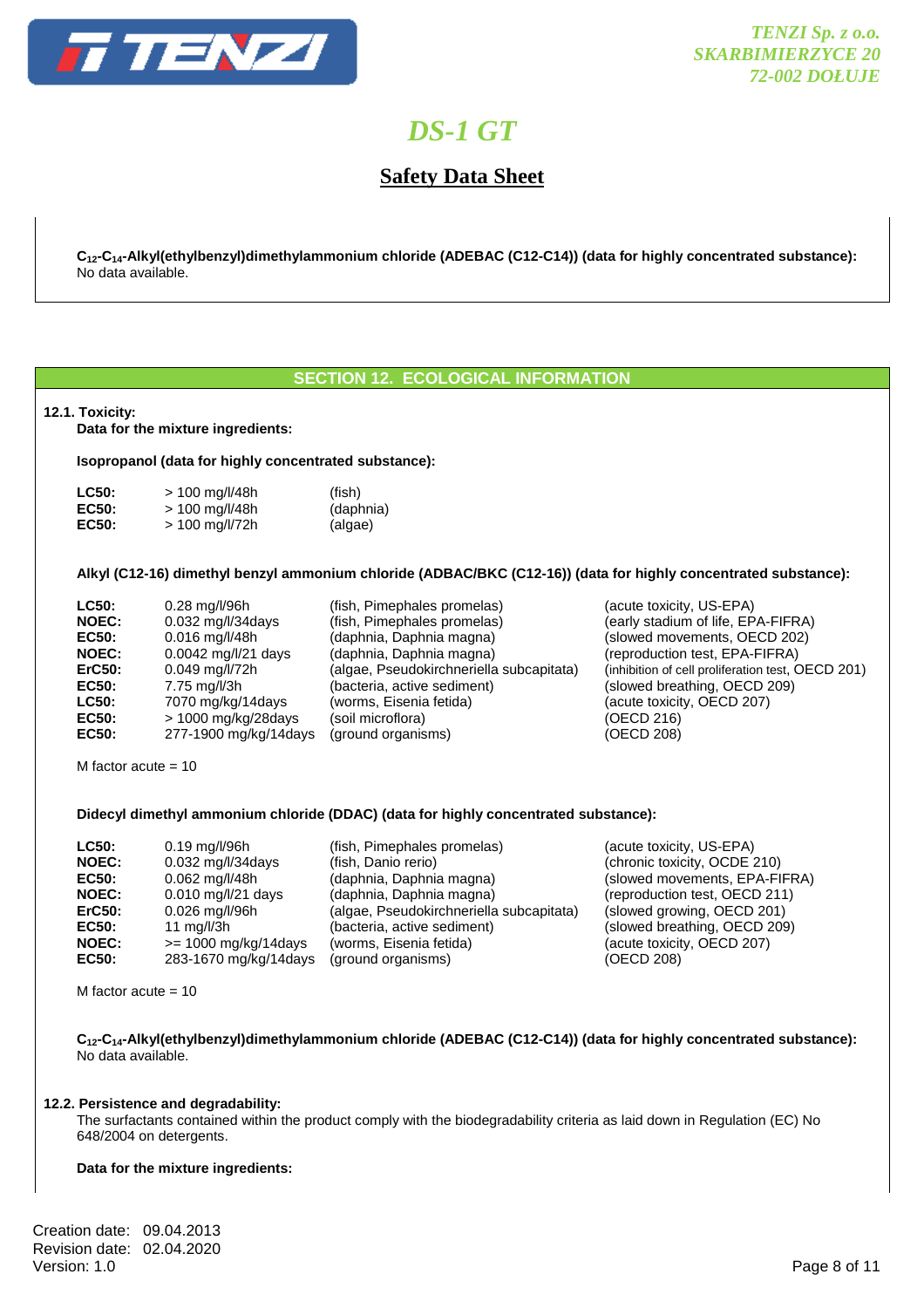

# **Safety Data Sheet**

**Isopropanol (data for highly concentrated substance):** 

Biodegradability: >70% after 10 days.

**Alkyl (C12-16) dimethyl benzyl ammonium chloride (ADBAC/BKC (C12-16)) (data for highly concentrated substance):** 

 Stability in water: Hydrolytic stable product, EPA-FIFRA. Biodegradability: > 90% OECD 303 A Modified SCAS test: > 99% after 7 days, OECD 302 A Release of  $CO<sub>2</sub>$  test: > 95.5% after 28 days, OECD 301 B

 **Didecyl dimethyl ammonium chloride (DDAC) (data for highly concentrated substance):** 

 Stability in water: Hydrolytic stable product, EPA-FIFRA. Biodegradability: Modified Sturn test 72% after 28 days, OECD 301 B Die-Away test: 93.3% after 28 days OECD confirmation test: 91% after 24-70 days, OECD 303 A

## **12.3. Bioaccumulative potential:**

 **Isopropanol (data for highly concentrated substance): Log Pow:** 0.05

## **12.4. Mobility in soil**

The product is water soluble and may sink into groundwater systems.

## **12.5. Results of PBT and vPvB assessment:**

This substance/mixture does not meet the PBT and vPvB criteria of REACH, annex XIII..

## **12.6. Other adverse effects:**

No data available.

# **SECTION 13. DISPOSAL CONSIDERATIONS**

## **RESIDUES AND WASTES:**

DO NOT mix with other liquid wastes.

DO NOT empty into sewage system. Product should be totally used up according to its description.

If it's impossible to do so, dispose of this material and its container at hazardous or special waste collection point.

### **13.1. Waste treatment methods:**

 Contaminated containers should be completely emptied. Several times rinse the container promptly after emptying. Empty container can be stored in containers for collection of plastic packaging, or can be delivered to specialized company for recycling.

Disposal should be in accordance with the national/international regulations.

# **SECTION 14. TRANSPORT INFORMATION**

### **TRADE NAME: DS-1 GT**

| <b>14.1. UN Number:</b>           | Not applicable. |
|-----------------------------------|-----------------|
| 14.2. UN proper shipping name:    | Not applicable. |
| 14.3. Transport hazard class(es): | Not applicable. |
| 14.4. Packing group:              | Not applicable. |
| 14.5. Environmental hazards:      | No.             |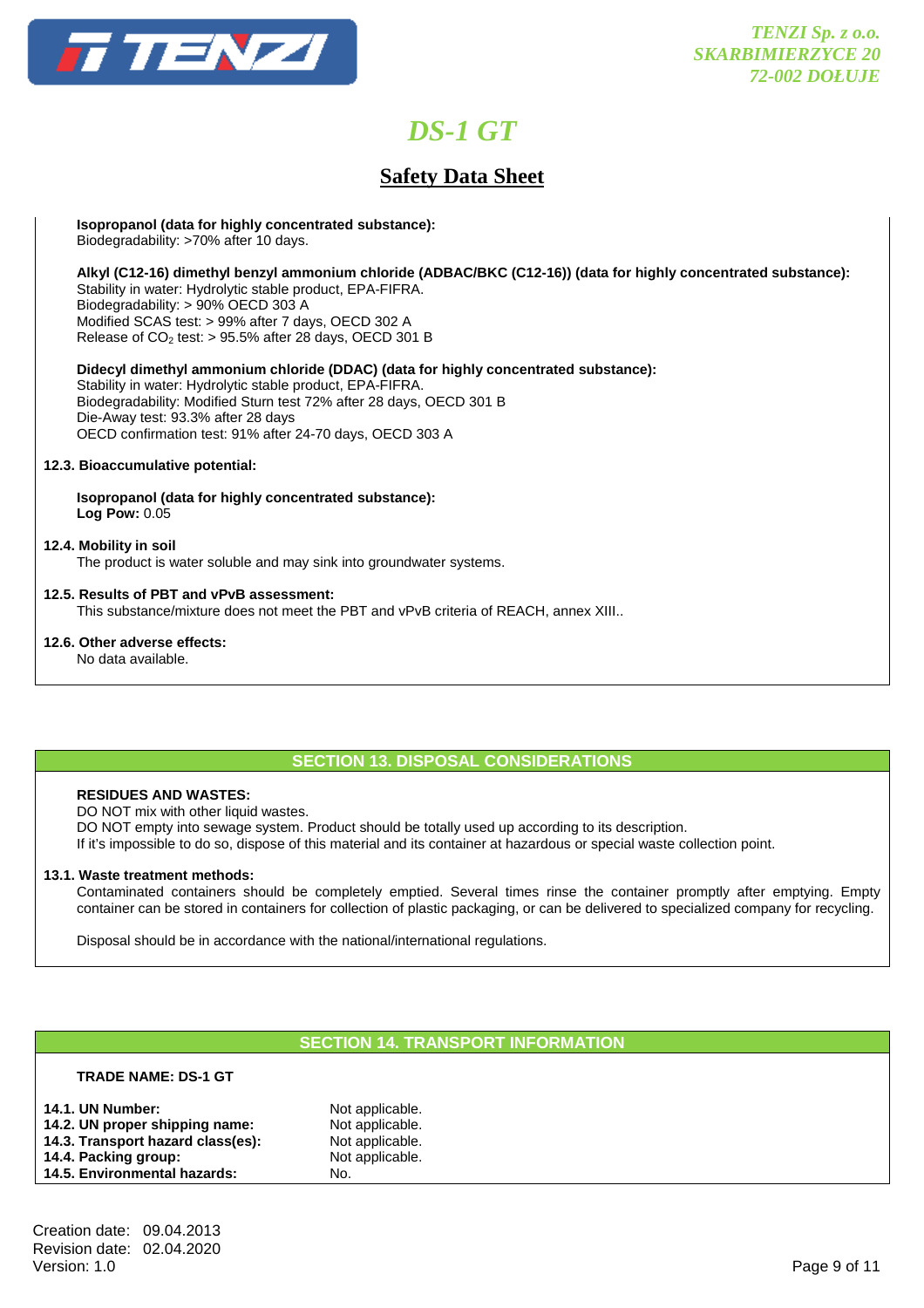

# **Safety Data Sheet**

**14.6. Special precautions for user:** For more details see Sections 6 and 8. **14.7. Transport in bulk according to Annex II of MARPOL73/78 and the IBC Code:** No data available.

> **WARNING LABELS** not applicable

## **SECTION 15. REGULATORY INFORMATION**

**15.1. Safety, health and environmental regulations/legislation specific for the substance or mixture:** 

COMMISSION REGULATION (EU) 2015/830 of 28 May 2015 amending Regulation (EC) No 1907/2006 of the European Parliament and of the Council on the Registration, Evaluation, Authorisation and Restriction of Chemicals (REACH)

 REGULATION (EC) No 1907/2006 OF THE EUROPEAN PARLIAMENT AND OF THE COUNCIL of 18 December 2006concerning the Registration, Evaluation, Authorisation and Restriction of Chemicals (REACH), establishing a European Chemicals Agency, amending Directive 1999/45/EC and repealing Council Regulation (EEC) No 793/93 and Commission Regulation (EC) No 1488/94 as well as Council Directive 76/769/EEC and Commission Directives 91/155/EEC, 93/67/EEC, 93/105/EC and 2000/21/EC

 REGULATION (EC) No 1272/2008 OF THE EUROPEAN PARLIAMENT AND OF THE COUNCIL of 16 December 2008 on classification, labelling and packaging of substances and mixtures, amending and repealing Directives 67/548/EEC and 1999/45/EC, and amending Regulation (EC) No 1907/2006

 DIRECTIVE 2008/112/EC OF THE EUROPEAN PARLIAMENT AND OF THE COUNCIL of 16 December 2008 amending Council Directives 76/768/EEC, 88/378/EEC, 1999/13/EC and Directives 2000/53/EC,2002/96/EC and 2004/42/EC of the European Parliament and of the Council in order to adapt them to Regulation (EC) No 1272/2008 on classification, labelling and packaging of substances and mixtures

 COMMISSION REGULATION (EU) No 758/2013of 7 August 2013correcting Annex VI to Regulation (EC) No 1272/2008 of the European Parliament and of the Council on classification, labelling and packaging of substances and mixtures

 DIRECTIVE 2014/27/EU OF THE EUROPEAN PARLIAMENT AND OF THE COUNCIL of 26 February 2014 amending Council Directives 92/58/EEC, 92/85/EEC, 94/33/EC, 98/24/EC and Directive 2004/37/EC of the European Parliament and of the Council, in order to align them to Regulation (EC) No 1272/2008 on classification, labelling and packaging of substances and mixtures

REGULATION (EC) No 648/2004 OF THE EUROPEAN PARLIAMENT AND OF THE COUNCIL of 31 March 2004 on detergents

 REGULATION (EC) No 1336/2008 OF THE EUROPEAN PARLIAMENT AND OF THE COUNCIL of 16 December 2008 amending Regulation (EC) No 648/2004 in order to adapt it to Regulation (EC) No 1272/2008 on classification, labelling and packaging of substances and mixtures

 REGULATION (EC) No 273/2004 OF THE EUROPEAN PARLIAMENT AND OF THE COUNCIL of 11 February 2004on drug precursors.

#### **15.2. Chemical safety assessment For mixture:**

A Chemical Safety Assessment has not been carried out.

### **For following mixture substances:**

**Isopropanol:** A Chemical Safety Assessment has been carried out.

Creation date: 09.04.2013 Revision date: 02.04.2020